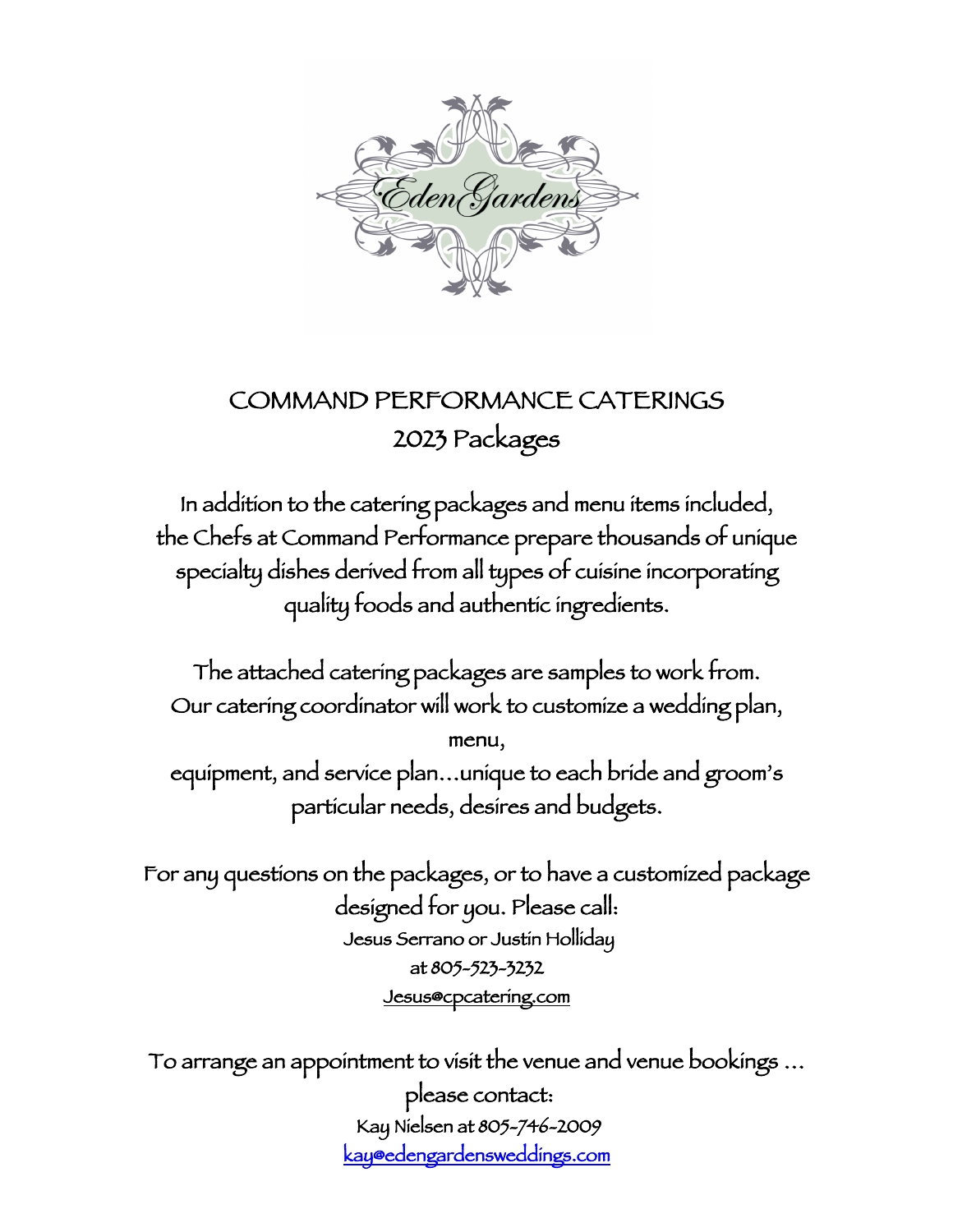# "Paradise" Served Meal "Eden" Buffet "Lake View" Buffet

## FACILITY\*

Facility use is for  $7\frac{1}{2}$  hours (2 hours for bride to get ready, and  $5\frac{1}{2}$  hour ceremony and reception time) full use of Bridal Suite, Grooms quarters and Reception area on the day of the event. Music must be off by 11:00pm. Client, guests and all vendors must be off the property one hour after event conclusion.

Approved vendors have access 3 hours prior to ceremony.

## EQUIPMENT AND SUPPLIES

Seating Tables (can be set for 10 persons) with linens One set of White Folding Chairs (for ceremony)

## One set of Cross back Vineyard Chairs (for reception)

Sweetheart table with linen (upgraded linens not included) Gift and guest book area, Place Card table, Cake table and DJ table with linens China service: White dinner plate, salad plate (served meal only), Flatware, water goblets and wine glass or champagne flute, All seating linens and cloth napkins (40 color choices) "Lake View" Buffet white or ivory linens only. All upscale Disposable ware for hors d'oeuvres, cake and bar with all packages

## CATERING STAFF

Our expertly-trained staff will set up the ceremony and reception areas, place your party favors, coordinate timing with the DJ, buss, serve toast, cut and serve cake and provide all breakdown and all clean up (Client is responsible for clean up and removal of all items brought in for decor, etc.)

## WEDDING COORDINATOR SERVICES

On site coordination included…see list of COORDINATION SERVICES included for the rehearsal and for day of wedding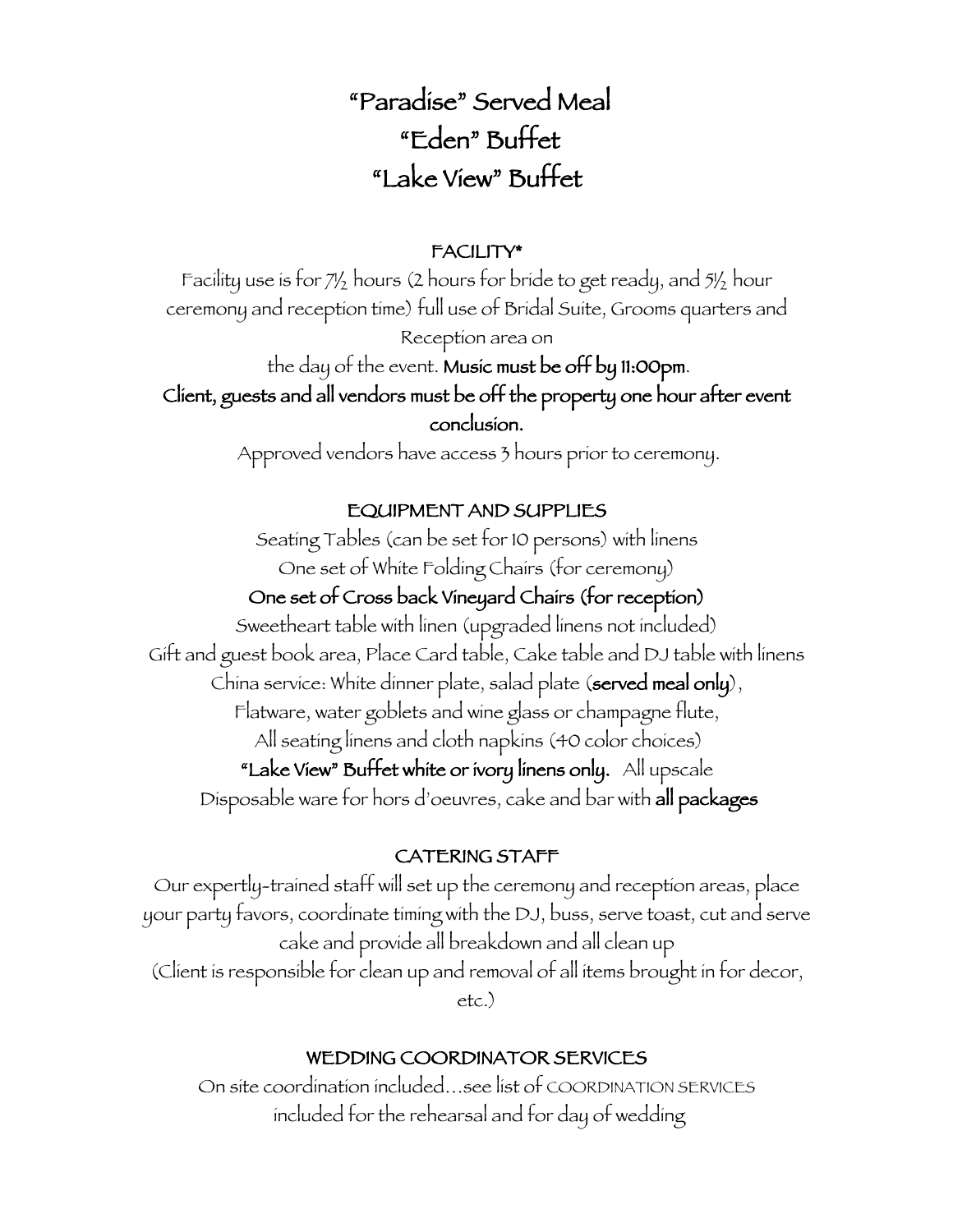#### TERMS

All Alcohol and Cake is to be brought in by client \*\*No corkage or cake cutting fees\*\* Service Charge and Sales Tax: 20% Service Charge on all Catering and Beverage services plus applicable sales tax.

All prices, menus and provisions subject to change prior to contracting

## \*OTHER CHARGES:

Site Fee: \$5900 for use of ceremony and reception area (Friday / Saturday / Sunday) (An additional per person charge of \$10 pp will be added for all guests on Saturday Events)

See Facility contract for any other related fees.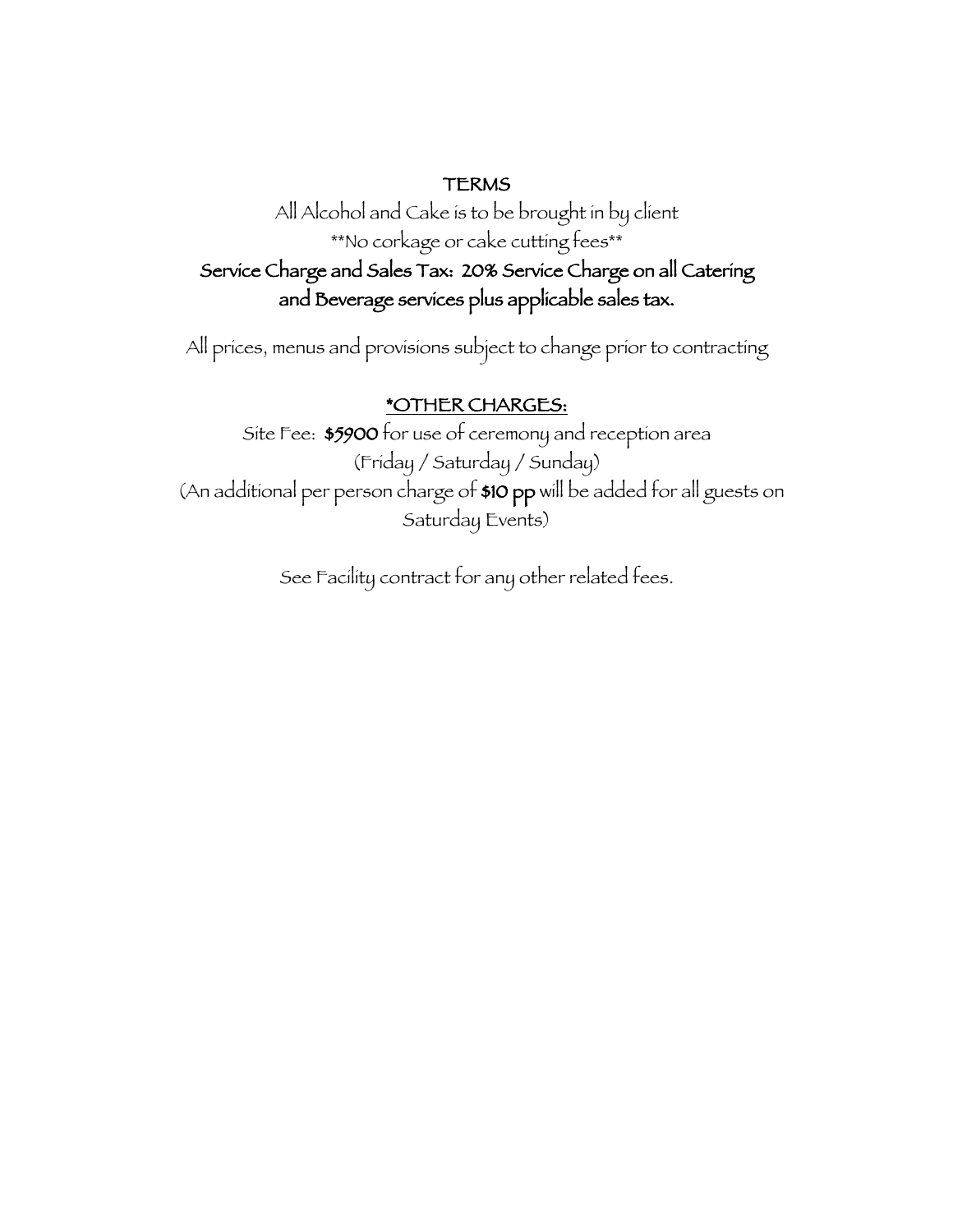

# "Paradise" Served Menu

## 129.95

#### PRE CEREMONY BEVERAGE SERVICE

Fresh Basil Lemonade, Iced Tea and Water upon guest arrival

#### TRAY PASSED HORS D'OEUVRES PACKAGE (Choice of any FOUR individual selections)

WILD MUSHROOM AND GORGONZOLA BREAD PUDDING SHRUNKEN SHRIMP TACO ~ black bean spread, avocado crème, pickled red onion & micro cilantro OPEN FACE "BLT" ~ burrata, heirloom tomatoes, candied pancetta, mache & lemon zest aioli SHREDDED BEEF SHORT RIB<sup>\*</sup> served on a petite potato pancake with rosemary Crème Fraiche \*Or choose from our Master hors d'oeuvre list of over 50+ selections included

#### PLATED SALAD

#### (Choice of one salad or see master list)

SPINACH, STRAWBERRY and AVOCADO SALAD with toasted pistachio nuts and a citrus vinaigrette

#### BREAD BASKET

rosemary focaccia, brioche knot rolls , multi grain pretzel baton, herb grilled flat bread and creamery butter

#### SINGLE ENTRÉE PLATE

LEMON HERB ROASTED CHICKEN Served with a tarragon, lemon and artichoke sauce topped with split baby heirloom tomatoes YUKON GOLD MASHED POTATOES<sup>\*</sup> with caramelized onions CARROT SOUFFLÉ HARICOT VERT~ in a toasted almond brown butter

#### OR

#### VEGETARIAN DISH

GRILLED BUTTERNUT SQUASH RISOTTO CAKES With a roasted tomato coulis, grilled asparagus and shaved parmesan (Available upon Request)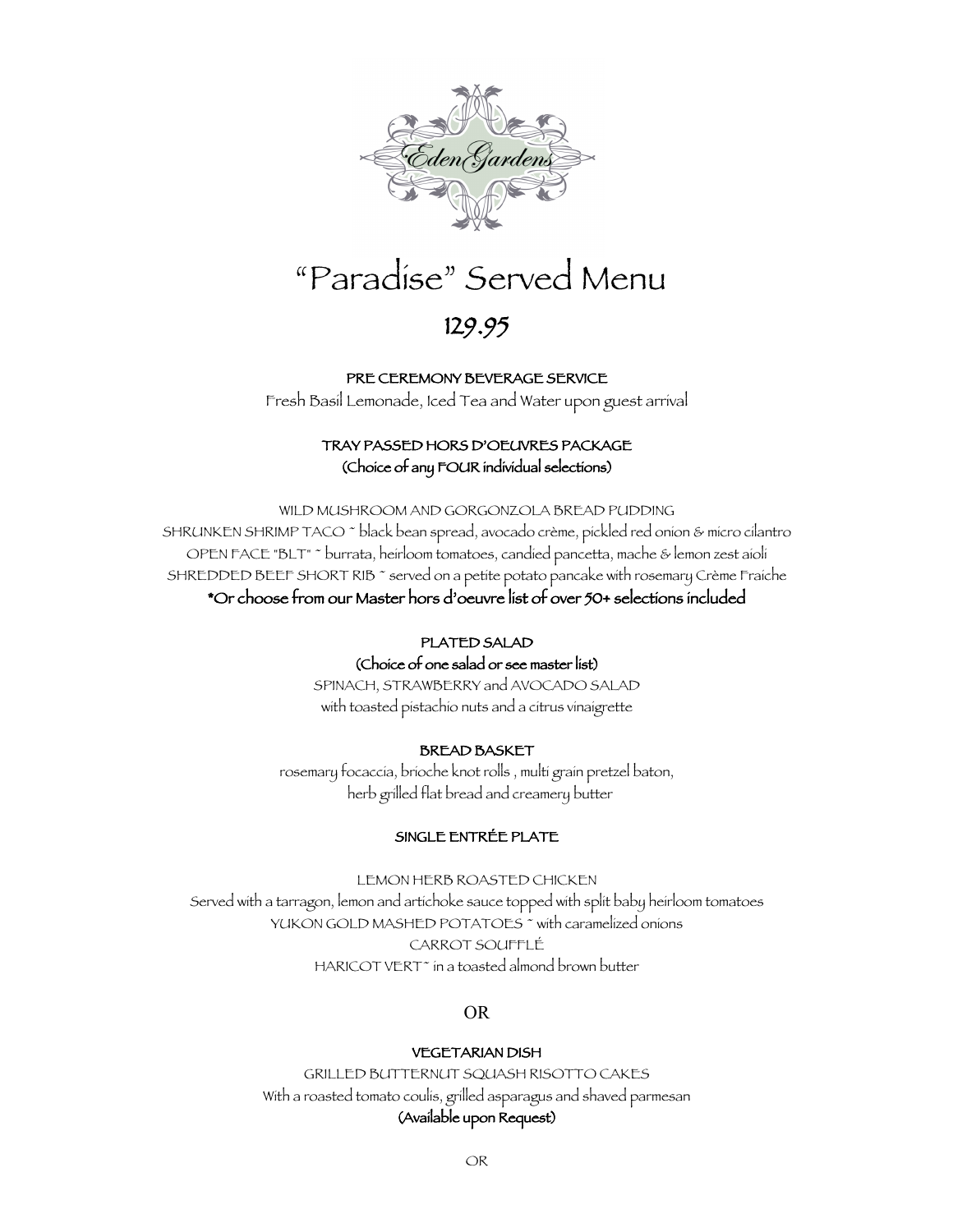ZINFANDEL BRAISED SHORT RIBS slow braised / rich zinfandel jus / gremolata YUKON GOLD MASHED POTATOES<sup>\*</sup> with caramelized onions CARROT SOUFFLÉ HARICOT VERT~ in a toasted almond brown butter (additional 6.95 per person)

#### ALSO SERVED TO THE TABLE

Ice water and any hosted wine or champagne

#### COFFEE AND DECAF STATION

with chocolate chips, cinnamon sticks, sugar, French Vanilla and Hazelnut flavorings, black and herbal teas And HANDMADE FRENCH WEDDING COOKIES

#### MANY OTHER ENTREES, SIDE DISHES, HORS D'OEUVRES, SALADS AND THEME MENUS AVAILABLE

(Talk to your catering coordinator to personalize your menu)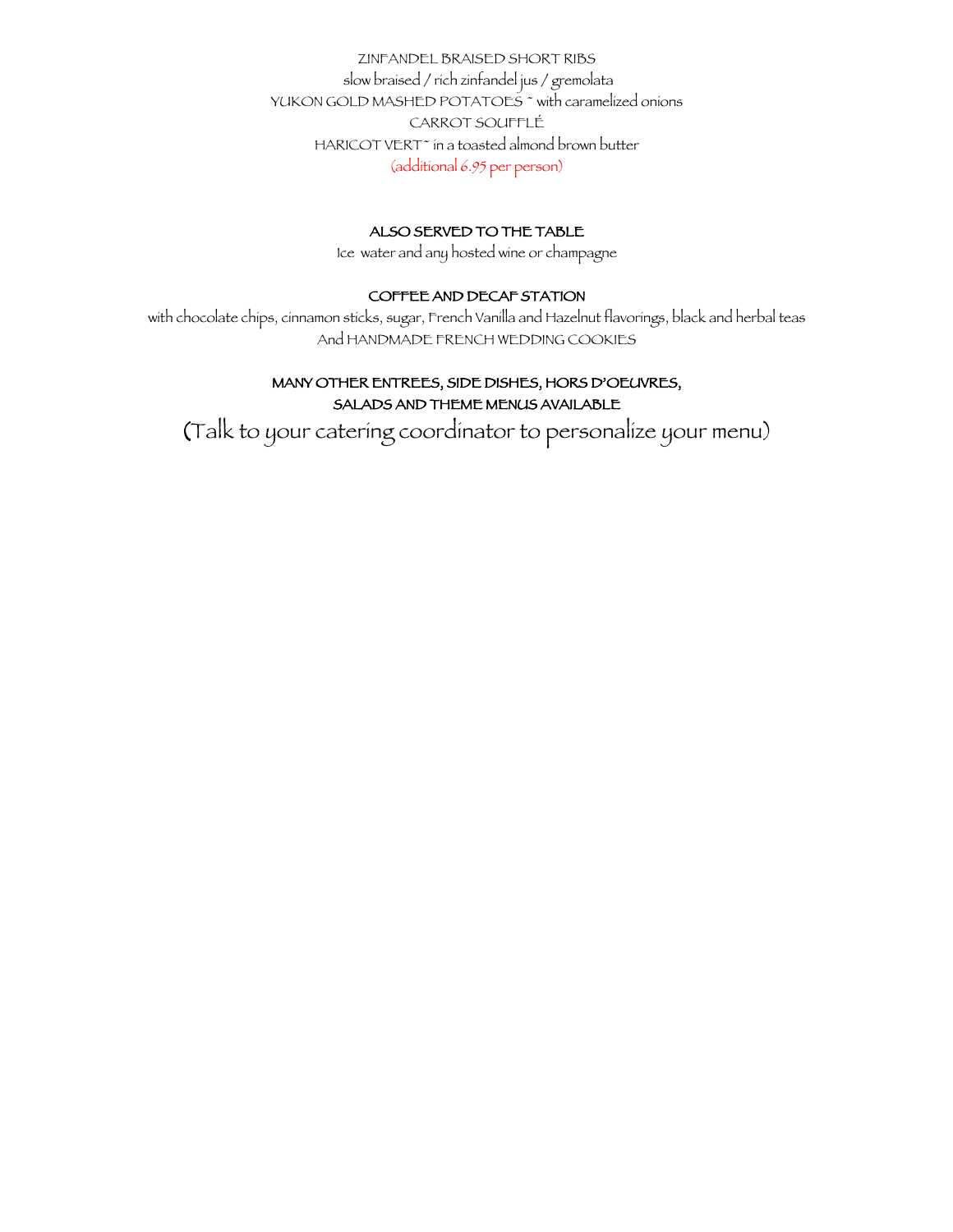



## 114.95

#### PRE CEREMONY BEVERAGE SERVICE

Fresh Basil Lemonade, Iced Tea and Water upon guest arrival

#### TRAY PASSED HORS D'OEUVRES PACKAGE (Choice of any FOUR individual selections)

CRISPY FRIED JALAPEÑO MAC AND CHEESE ITALIAN CHICKEN SAUSAGE STUFFED MUSHROOMS ~ with fennel and mozzarella SMOKED GOUDA SLIDERS ~ petite burger with caramelized onions and Red pepper aioli on a mini sesame bun BACON WRAPPED GOAT CHEESE DATES<sup>\*</sup> with chervil and lemon zest \*Or choose from our Master hors d'oeuvre list of over 50+ selections included

#### BUFFET

#### CARVED ROAST BEEF SIRLOIN

(Hand carved by chef) served with a rich cabernet demi-glace and a creamy chive horseradish

#### MEDITERRANEAN CHICKEN

Rosemary grilled chicken beast in a spicy tomato sauce with artichokes and green olives

#### FARFALLE PASTA

Tossed with wild mushrooms, peas, sun-dried tomatoes and a parmesan cream

#### ROASTED GARLIC MASHED POTATOES

#### CHAR BROILED ZUCCHINI, RED PEPPER AND ASPARAGUS

With a pistachio brown butter

#### FIELD GREENS

with sliced oranges, strawberries, toasted hazelnuts and red onions served with a sherry wine vinaigrette

#### BREAD BASKET DISPLAY

rosemary focaccia, brioche knot rolls , multi grain pretzel baton, herb grilled flat bread and creamery butter

#### COFFEE AND DECAF STATION

with chocolate chips, cinnamon sticks, sugar, French Vanilla and Hazelnut flavorings, black and herbal teas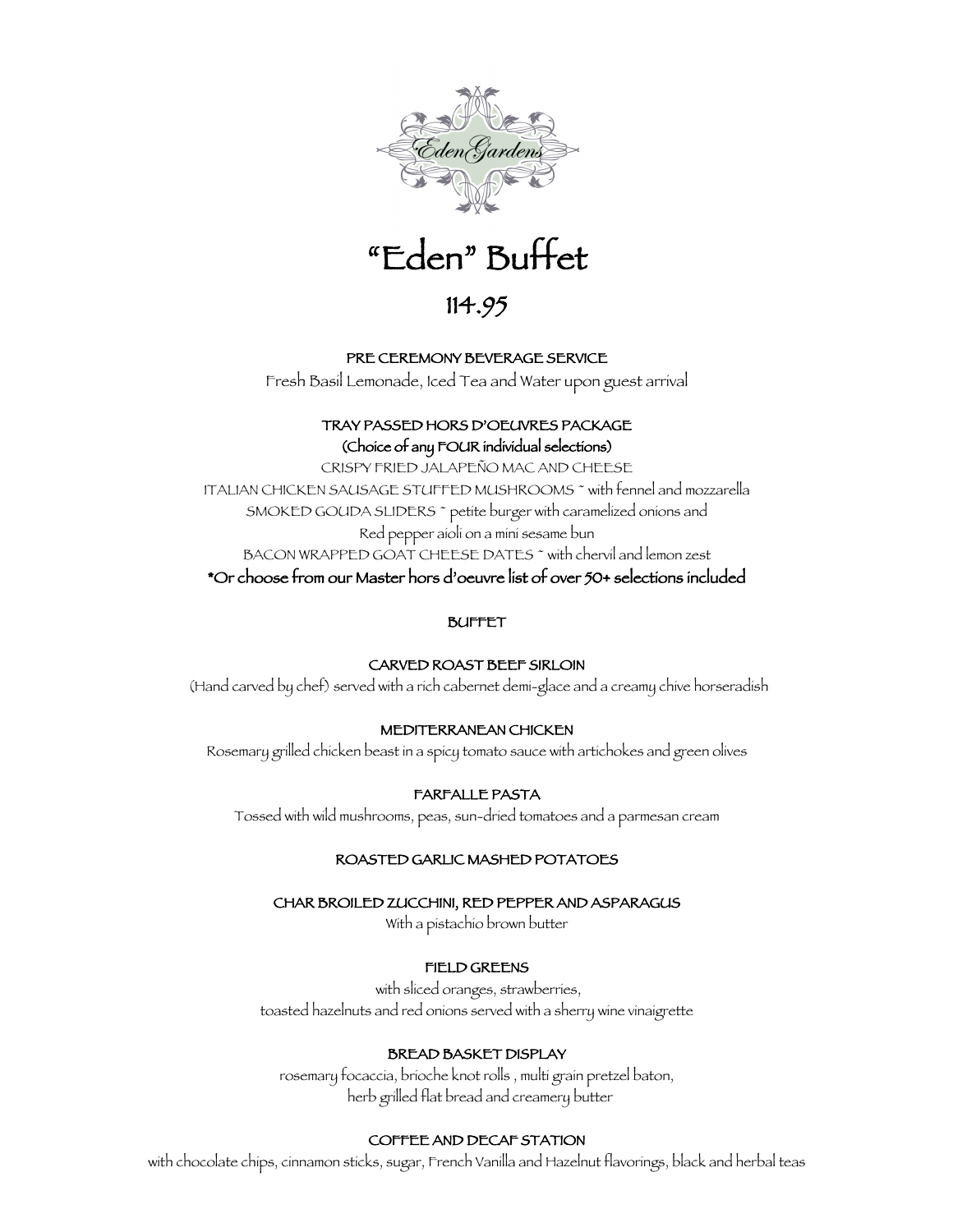#### MANY OTHER ENTREES, SIDE DISHES, HORS D'OEUVRES, SALADS AND THEME MENUS AVAILABLE

(Talk to your catering coordinator to personalize your menu)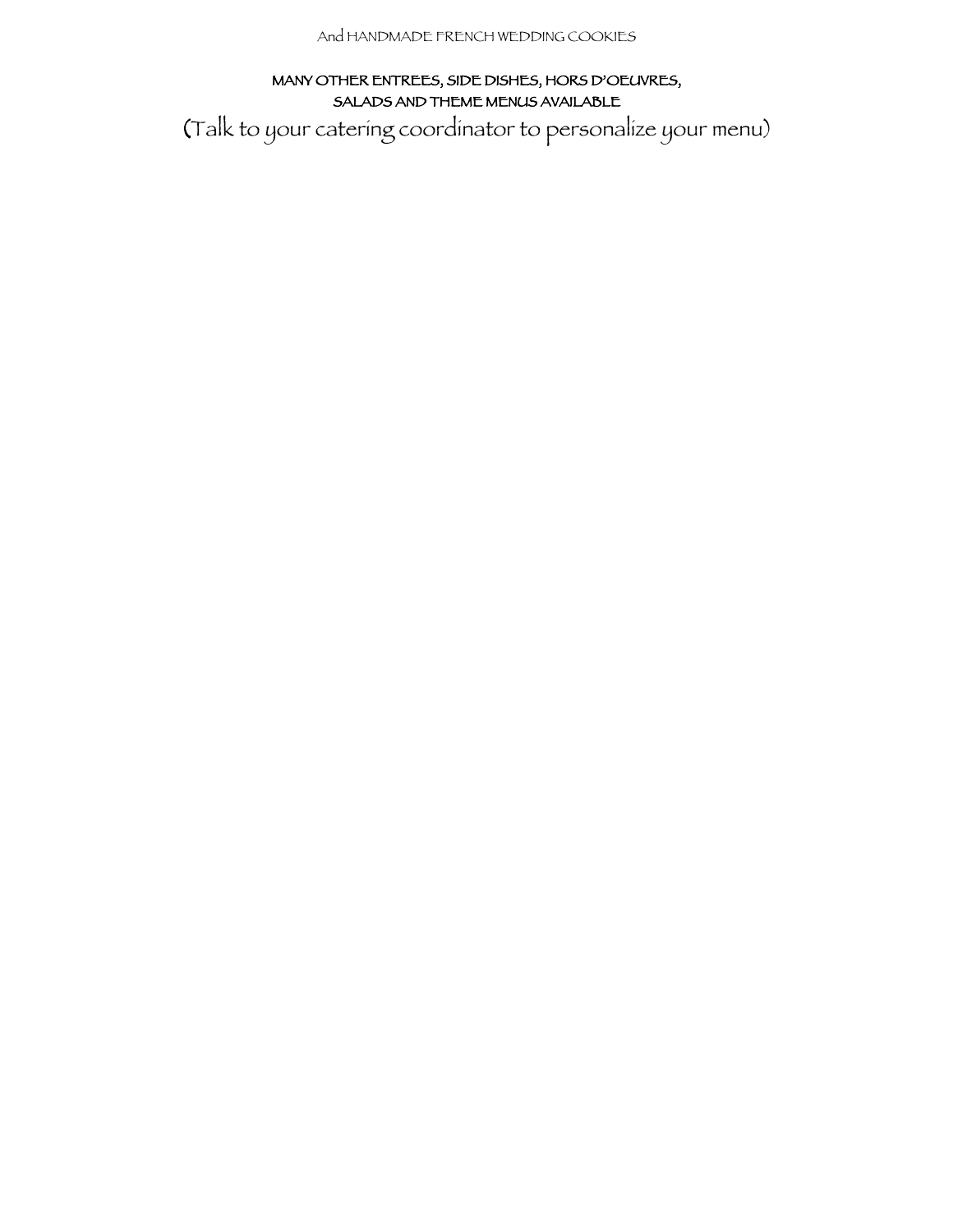

## $\overline{a}$ "Lake View" Buffet

## 104.95

## \*\*White or Ivory Linens only with this package

#### PRE CEREMONY BEVERAGE SERVICE

Fresh Basil Lemonade, Iced Tea and Water upon guest arrival

#### DISPLAYED HORS D'OEUVRE

#### CHEESE DISPLAY

Imported and domestic cheeses artfully displayed with fig preserves, dried fruits, red grapes, sliced baguettes and herb grilled flat bread

#### BUFFET

#### NAPA CHICKEN

Roasted chicken breast with a smoked tomato coulis finished with a blood orange, Meyer lemons and baby arugula

#### ORECCHIETTE PASTA

With roasted garlic, seared red grape tomatoes, spinach, walnuts, pesto and olive oil

#### CHAR BROILED VEGETABLES

Zucchini, yellow squash, red peppers and asparagus with lemon and olive oil

#### TUSCAN SALAD

Romaine lettuce, garbanzo beans, carrots, marinated mushrooms, tomatoes, black olives, and shaved parmesan Served with a white balsamic herb vinaigrette and creamy garlic parmesan dressing

#### BREAD BASKET

rosemary focaccia, brioche knot rolls , multi grain pretzel baton, herb grilled flat bread and creamery butter

\*\*MANY OTHER ENTREES, SIDE DISHES, HORS D'OEUVRES, SALADS AND THEME MENUS AVAILABLE. (call to personalize your menu)